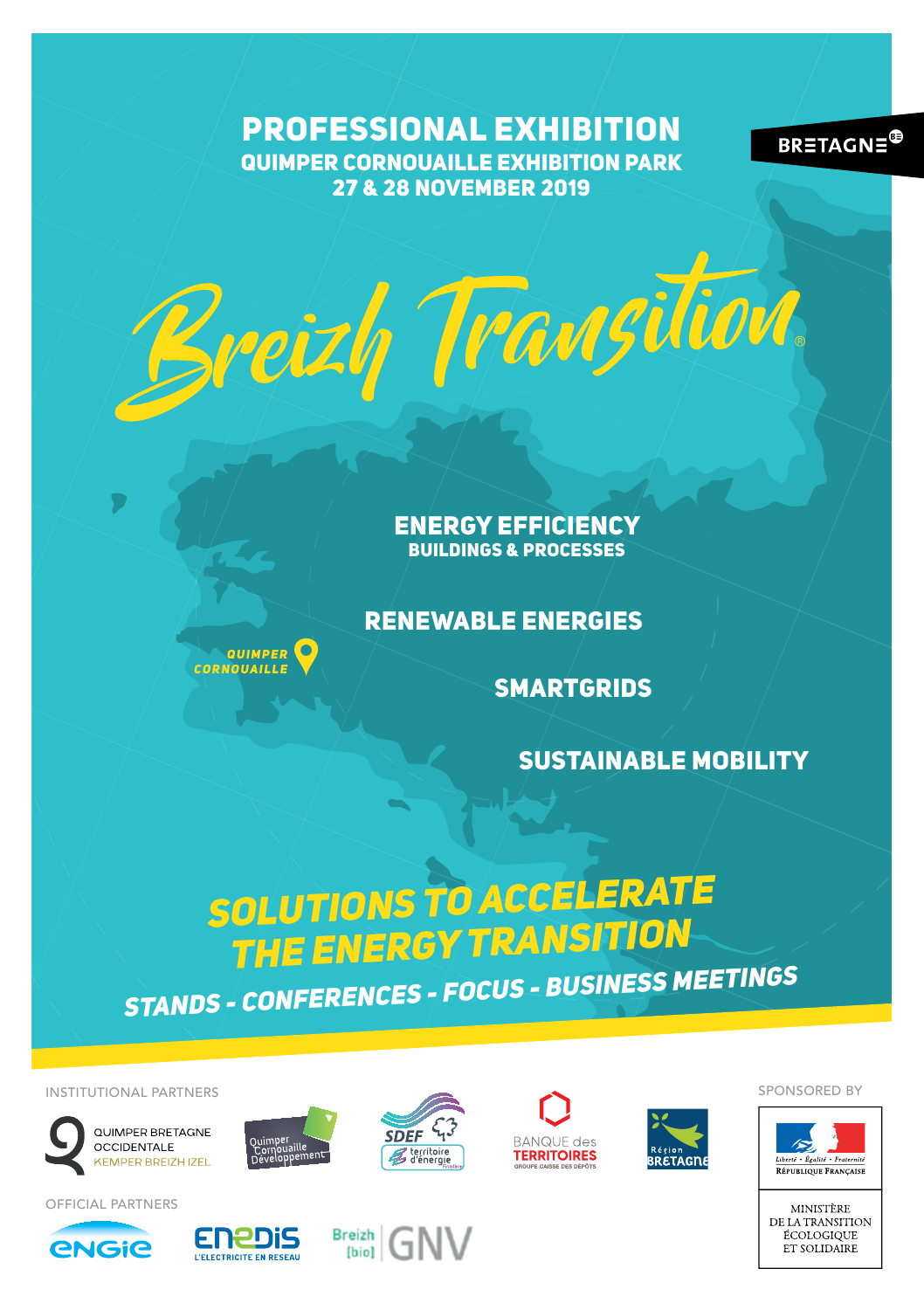

# *COME TO PROMOTE YOUR SOLUTIONS FOR THE ENERGY TRANSITION*

BREIZH TRANSITION gathers the ecosystem's players to show a general overview of activities and technologies. Because everything is connected.

## *4 000 m2 of exhibition :*

- STANDS by themes : Renewable energies, Energy efficiency, Smartgrids, Sustainable mobility, Resources management, Green Investment
- Four WORKSHOP SPACES to host the Focus program
- B2B MEETINGS SPACE, with an online meeting scheduler to book appointments
- NETWORKING & CATERING SPACE

### *PROGRAM :*

- PLENARY CONFERENCES on the big stage : 4 sessions of 45 mns, with the participation of the major partners
- FOCUS : 30 sessions of 30mns
- B2B MEETINGS, every day AM & PM
- NETWORKING & CATERING, every day 12h30 14h00
- B2B party on wednesday night 27th

### *A TRANSITION ACCELERATOR :*

- To relay the sectors development strategies and reinforce the synergies
- Promote the solutions and the innovations of the businesses
- Value the achievements and the projects of the communities

### *2019 AMBITIONS :*

- Attract 100 exhibitors (70 in 2017) et 2 500 attendees (1 000 in 2017)
- Add an international dimension and offer european visitors a point of access to the french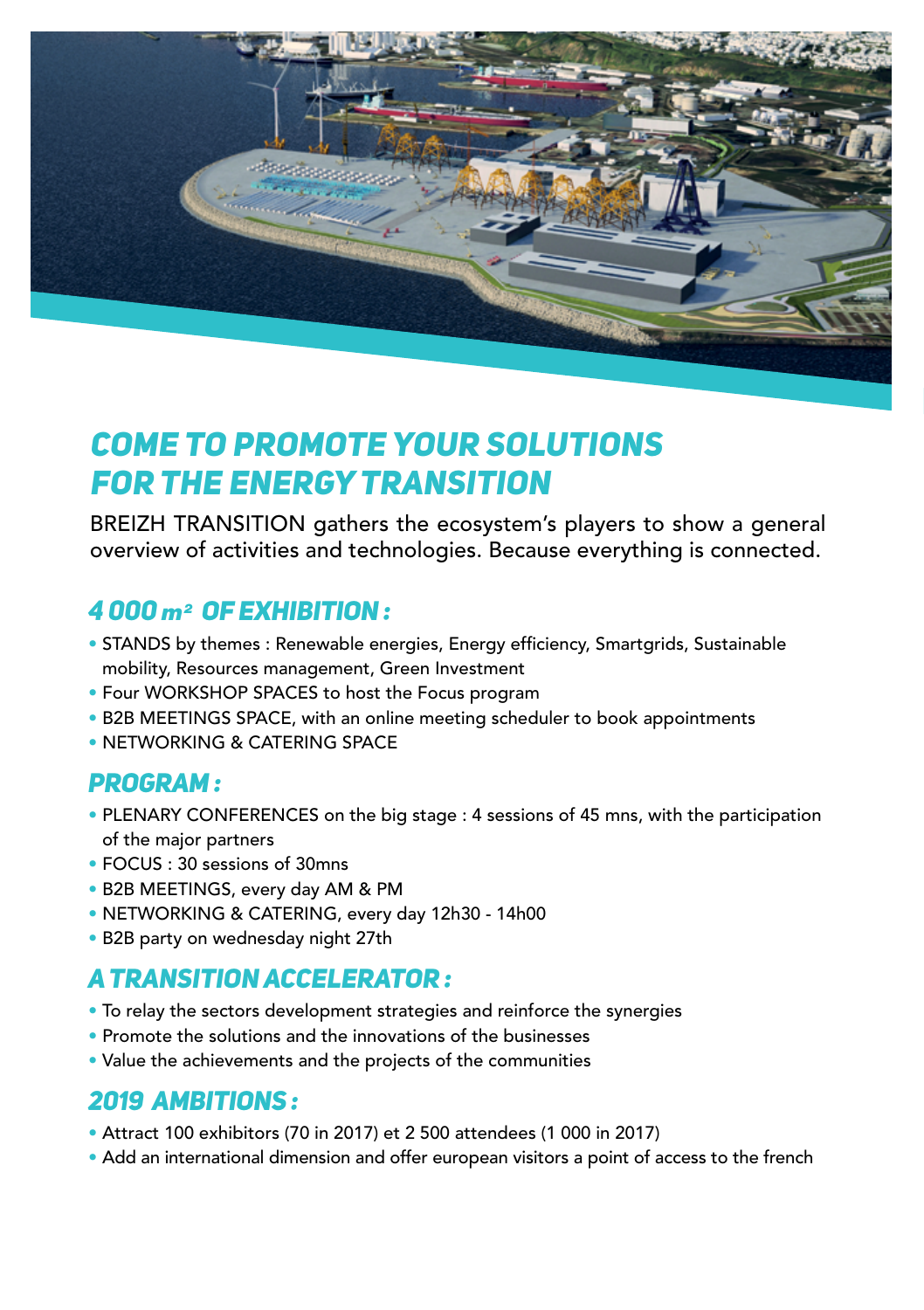# *3 REASONS TO PARTICIPATE IN BREIZH TRANSITION 2019 :*

You are an energy transition player: startup,SME, global company, community, institution, association... BECOME AN EXHIBITOR OR PARTNER :

- $\rightarrow$  1- To promote your solutions and your projects
- $\rightarrow$  2- To develop your network and your sales
- $\rightarrow$  3- To come up with partners and share goals

# *4 MAIN THEMES*

#### *ENERGY EFFICIENCY*

Energy management and performance BIM, Smart Building, Smart Home Industrial processes management Materials, Carbon performance

#### *SMARTGRIDS*

Energy distribution, Conversion, Storage Smart City, Smart Lighting IoT, Smart Metering, Monitoring Big Data, Cybersecurity, Blockchain

#### *RENEWABLE ENERGIES*

Energy production, PV, Solar, Biomass Biogas, Wind energy, Tidal energy Hydrogen, Pyrogasification Self consumption, Power to gas

#### *SUSTAINABLE MOBILITY*

People and freight mobility Charging equipments, Fuel cells Electric vehicles, CNG, Hybrids, Hydrogen Car sharing, Autonomous vehicles

# *2 COMPLEMENTARY THEMES*

#### *RESOURCES MANAGEMENT*

Circular economy & Eco-design

#### *GREEN INVESTMENT*

Investors, Crowdfunding, Citizen energy

#### EVENT PROMOTION :

A COMMUNICATION PLAN - ADVERTS, MEDIA PARTNERSHIPS, BILLBOARDS, PRINTINGS, WEB AND SOCIAL MEDIA - RELAYED AND STRENGHENED BY :

- pro-active participation of our partners and sponsors
- support of the partner-networks and attendance of key players

#### 2017 EDITION IN BRIEF :

• 70 exhibitors: Corporations 13%, SME 37%, Public sector 25%, Startups 25%

• 1 000 attendees, including Nicolas Hulot Minister of the Transition and Loïg Chesnais-Girard Président of the Region Council

• 5 round tables, 30 focus et 60 speakers